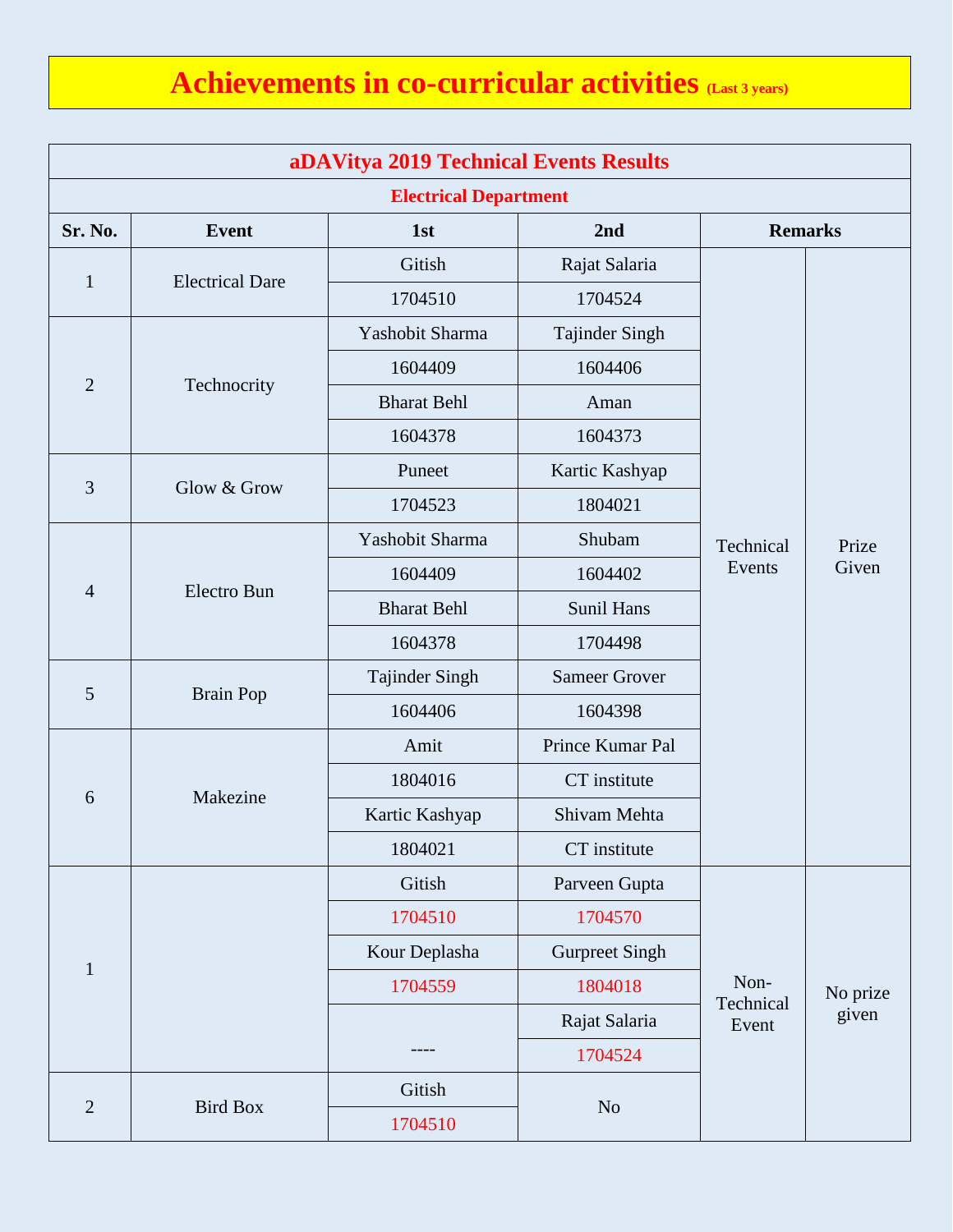| aDAVitya 2018 Technical Events Results |                             |                                        |                 |  |  |  |  |
|----------------------------------------|-----------------------------|----------------------------------------|-----------------|--|--|--|--|
| <b>Electrical Department</b>           |                             |                                        |                 |  |  |  |  |
| S.No                                   | <b>Event</b>                | <b>Winners</b>                         | <b>Position</b> |  |  |  |  |
| 1                                      |                             | 1. Sunil Agarhari<br>2. Rahul Sharma   | 1st             |  |  |  |  |
|                                        | Technovanza                 | 1. Raghav Attri<br>2. Mohd. Shah Nawaz | 2nd             |  |  |  |  |
| $\overline{2}$                         |                             | 1. Vatan                               | 1st             |  |  |  |  |
|                                        |                             | 2. Aran Kumar                          |                 |  |  |  |  |
|                                        | Compete & Conquer           | 1. Himanshu                            |                 |  |  |  |  |
|                                        |                             | 2. Sourav                              | 2nd             |  |  |  |  |
|                                        |                             | 1. Himanshu Jindal                     | 1st             |  |  |  |  |
| $\overline{\mathbf{3}}$                | <b>Mock Placement Drive</b> | 2. Rahelu Harpreet Singh               | 2nd             |  |  |  |  |
|                                        |                             | 1. Himanshu                            |                 |  |  |  |  |
|                                        |                             | 2. Akshay                              | 1st             |  |  |  |  |
| $\overline{\mathbf{4}}$                | Lucky Electricians          | 1. Amrit Pal Singh                     |                 |  |  |  |  |
|                                        |                             | 2. Amrinder Singh                      | 2nd             |  |  |  |  |
|                                        | Technicians.Ohm             | 1. Gagan Jindal                        |                 |  |  |  |  |
|                                        |                             | 2. Ketan                               | 1st             |  |  |  |  |
| 5                                      |                             | 1. Arpit Chauhan                       | 2nd             |  |  |  |  |
|                                        |                             | 2. Sahil Mehan                         |                 |  |  |  |  |
|                                        |                             | 1. Arya Kumar Mishra                   | 1st             |  |  |  |  |
| 6                                      |                             | 2. Deepak Kumar                        |                 |  |  |  |  |
|                                        | Apto Tech                   | 1. Sumant Kumar                        | 2nd             |  |  |  |  |
|                                        |                             | 2. Sunil Kumar Shah                    |                 |  |  |  |  |
| 7                                      | <b>Wizard The Tesla</b>     | 1. Rahul Sharma                        | 1st             |  |  |  |  |
|                                        |                             | 1. Sushant Dua                         | 2nd             |  |  |  |  |
| 8                                      | Electra 2k18                | 1. Manjot Kaur                         | 1st             |  |  |  |  |
|                                        |                             | 1. Anushka Beri                        | 2nd             |  |  |  |  |
|                                        |                             | 1. Sahil Prajapati                     | 1st             |  |  |  |  |
| 9                                      | Techno Visual Quiz          | 2. Amandeep                            |                 |  |  |  |  |
|                                        |                             | 1. Anmol Bhutani                       | 2nd             |  |  |  |  |
|                                        |                             | 2. Gagan Joshi                         |                 |  |  |  |  |
|                                        |                             | 1. Gurwinder Singh                     | 1st<br>2nd      |  |  |  |  |
| 10                                     | <b>Engineers</b> Eye        | 2. Maneet Randhawa                     |                 |  |  |  |  |
|                                        |                             | 1. Sahil Rana                          |                 |  |  |  |  |
|                                        |                             | 2. Tmana Mahajan                       |                 |  |  |  |  |
| 11                                     | <b>Business Master</b>      | 1. Jatin Talwar                        | 1st             |  |  |  |  |
|                                        |                             | 1. Rishav Aggarwal                     | 2nd             |  |  |  |  |